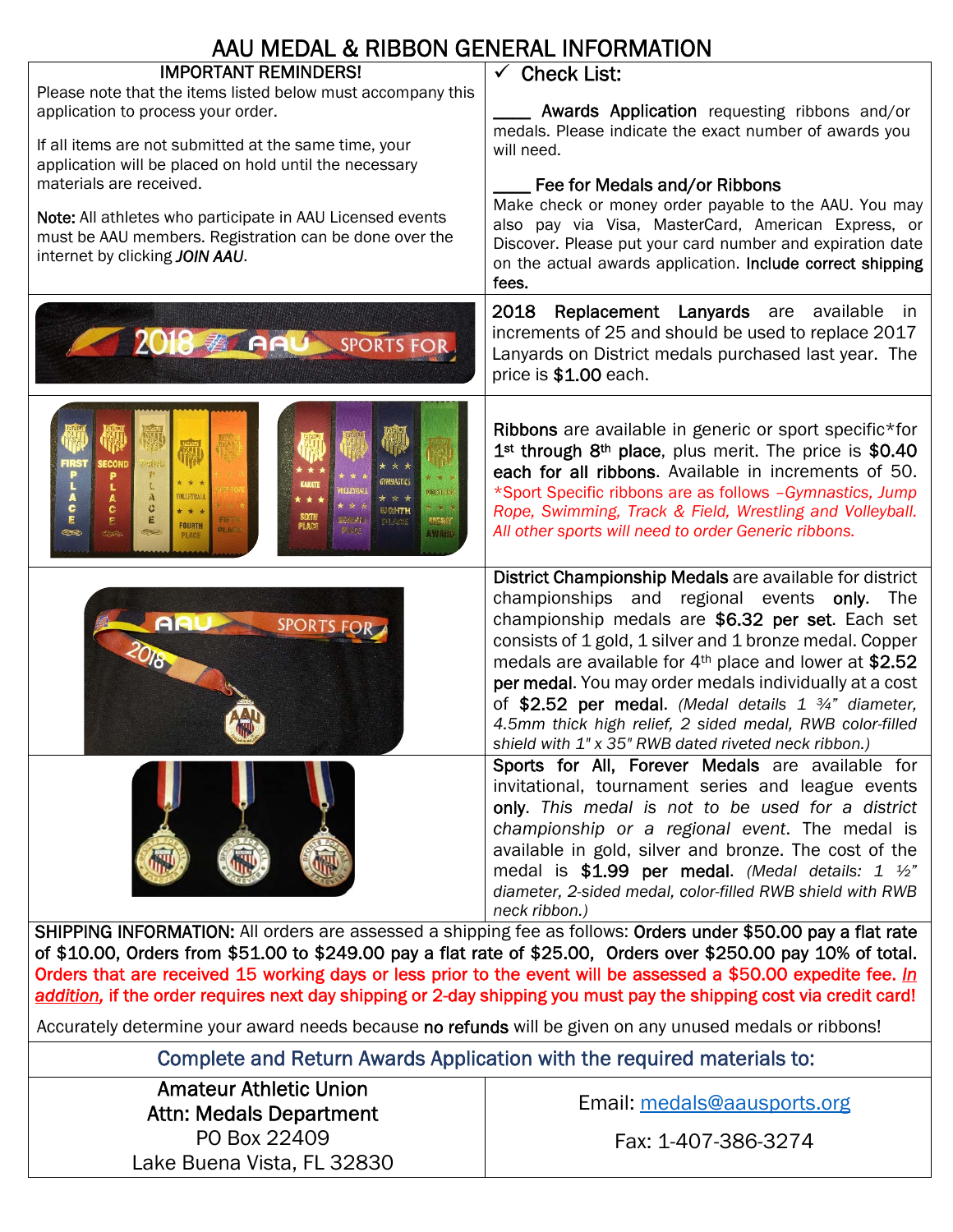AAU MEDAL & RIBBON ORDER FORM

**OFFICE USE ONLY** 

Date of Order Submitted: \_\_/\_\_\_\_/\_\_\_ Delivery Date: \_\_/\_\_\_\_/\_\_\_

**ORDER #\_\_\_\_\_\_\_\_**

| Level of Competition: (Please Check One Category)                                                                                                                                                       |                                                                                                              |                                                       |                                                                                                         |                                    |                        |                                                                                                         |                   |  |
|---------------------------------------------------------------------------------------------------------------------------------------------------------------------------------------------------------|--------------------------------------------------------------------------------------------------------------|-------------------------------------------------------|---------------------------------------------------------------------------------------------------------|------------------------------------|------------------------|---------------------------------------------------------------------------------------------------------|-------------------|--|
| $\Box$ League<br><b>Can Only Order</b><br><b>Sports For All Forever</b><br><b>Medals &amp; Ribbons</b>                                                                                                  | $\Box$ Invitational<br><b>Can Only Order</b><br><b>Sports For All Forever</b><br><b>Medals &amp; Ribbons</b> |                                                       | $\Box$ District<br>Championship<br><b>Can Only Order</b><br><b>District Championships &amp; Ribbons</b> |                                    |                        | $\Box$ Regional<br>Championship<br><b>Can Only Order</b><br><b>District Championships &amp; Ribbons</b> |                   |  |
| PLEASE PRINT ALL INFORMATION BELOW:                                                                                                                                                                     |                                                                                                              |                                                       |                                                                                                         |                                    |                        |                                                                                                         |                   |  |
| <b>SPORT:</b>                                                                                                                                                                                           | DATE(S) OF COMPETITION:                                                                                      |                                                       |                                                                                                         | <b>DISTRICT:</b>                   |                        |                                                                                                         | <b>LICENSE #:</b> |  |
| <b>CONTACT NAME:</b>                                                                                                                                                                                    |                                                                                                              |                                                       |                                                                                                         | <b>CONTACT CELL NUMBER:</b>        |                        |                                                                                                         |                   |  |
| ADDRESS: (STREET ADDRESSES ONLY - NO POST OFFICE BOXES)                                                                                                                                                 |                                                                                                              |                                                       |                                                                                                         | $\Box$ Residential Address         |                        | $\Box$ Business Address                                                                                 |                   |  |
| CITY:                                                                                                                                                                                                   |                                                                                                              | <b>STATE:</b>                                         |                                                                                                         |                                    | ZIP:                   |                                                                                                         |                   |  |
| <b>EMAIL ADDRESS:</b>                                                                                                                                                                                   |                                                                                                              |                                                       |                                                                                                         |                                    |                        |                                                                                                         |                   |  |
| It is the responsibility of the buyer to check all deliveries to assure what was ordered was received.<br>Any discrepancies must be reported to the National Headquarters before the event takes place. |                                                                                                              |                                                       |                                                                                                         |                                    |                        |                                                                                                         |                   |  |
| Medal details 1 3/4" diameter, 4.5mm thick high relief, 2 sided medal, RWB color-<br><b>DISTRICT CHAMPIONSHIP MEDALS</b><br>filled shield with 1" x 35" RWB riveted neck ribbon.                        |                                                                                                              |                                                       |                                                                                                         |                                    |                        |                                                                                                         |                   |  |
| <b>NUMBER OF SETS</b><br>(1 <sup>ST</sup> THRU 3 <sup>RD</sup> )<br>$$6.32$ PER SET = \$                                                                                                                |                                                                                                              |                                                       |                                                                                                         |                                    |                        |                                                                                                         |                   |  |
| <b>ADDITIONAL MEDALS:</b>                                                                                                                                                                               |                                                                                                              |                                                       |                                                                                                         |                                    |                        |                                                                                                         |                   |  |
| <b>GOLD</b>                                                                                                                                                                                             | <b>SILVER</b>                                                                                                | <b>BRONZE</b>                                         | <b>COPPER</b>                                                                                           | <b>TOTAL # OF</b><br><b>MEDALS</b> |                        | $$2.52$ EACH =<br>\$                                                                                    |                   |  |
| Medal details: 2" diameter, 1-sided medal, color-filled RWB shield with RWB neck<br><b>SPORTS FOR ALL, FORVER</b><br>ribbon.<br><b>MEDALS</b>                                                           |                                                                                                              |                                                       |                                                                                                         |                                    |                        |                                                                                                         |                   |  |
| <b>GOLD</b>                                                                                                                                                                                             | <b>SILVER</b>                                                                                                | <b>BRONZE</b>                                         |                                                                                                         | <b>TOTAL # OF</b><br><b>MEDALS</b> |                        | $$1.99$ EACH =                                                                                          |                   |  |
| <b>AAU RIBBONS - Generic or Sport</b>                                                                                                                                                                   |                                                                                                              | Ribbons are 2" x 8", each place is a different color. |                                                                                                         |                                    |                        |                                                                                                         |                   |  |
| <b>CHOOSE WHICH TYPE OF RIBBON:</b>                                                                                                                                                                     | GENERIC or                                                                                                   | <b>SPORT (</b><br><b>VR</b>                           | IR.<br><b>MR</b>                                                                                        | <b>SW</b><br>AT                    |                        |                                                                                                         |                   |  |
| <b>TOTAL # OF RIBBONS</b><br>(Must be purchased in increments of 50.)                                                                                                                                   |                                                                                                              | $$0.40$ EACH = \$                                     |                                                                                                         |                                    |                        |                                                                                                         |                   |  |
| 1 <sub>ST</sub><br>2 <sub>ND</sub>                                                                                                                                                                      | 3RD<br>4 <sup>TH</sup>                                                                                       | <b>5TH</b>                                            | 6 <sup>TH</sup>                                                                                         | 7 <sup>TH</sup>                    |                        | 8 <sub>TH</sub>                                                                                         | <b>MERIT</b>      |  |
| <b>TOTAL # OF LANYARDS</b><br><b>2018 AAU REPLACEMENT LANYARDS</b><br>$$1.00$ EACH = \$<br>(Must be purchased in increments of 25.)                                                                     |                                                                                                              |                                                       |                                                                                                         |                                    |                        |                                                                                                         |                   |  |
| <u>TOTAL ORDER PRICING &amp; SHIPPING -</u><br>Please add together the total order for                                                                                                                  |                                                                                                              |                                                       |                                                                                                         | <b>SUBTOTAL</b>                    | $\boldsymbol{\hat{z}}$ |                                                                                                         |                   |  |
| ribbons and all medals.                                                                                                                                                                                 |                                                                                                              | UNDER $$50 = $10$ FLAT RATE                           |                                                                                                         |                                    |                        | \$                                                                                                      |                   |  |
| REMEMBER: The expedite fee is in<br>addition to all other charges including                                                                                                                             | <b>ORDERS \$51 TO \$249 = \$25 FLAT RATE</b>                                                                 |                                                       |                                                                                                         |                                    | $\boldsymbol{\hat{z}}$ |                                                                                                         |                   |  |
| overnight shipping. If your order is placed<br>15 working days or less prior to event you                                                                                                               |                                                                                                              | ORDERS OVER \$250.00 = 10% OF SUBTOTAL ABOVE          |                                                                                                         |                                    |                        | $\boldsymbol{\hat{z}}$                                                                                  |                   |  |
| need to include the expedite fee in your<br>total to the right.                                                                                                                                         | SUBTOTAL WITH SHIPPING ABOVE                                                                                 |                                                       |                                                                                                         |                                    | \$                     |                                                                                                         |                   |  |
|                                                                                                                                                                                                         |                                                                                                              |                                                       |                                                                                                         | <b>EXPEDITE FEE - ADD \$50</b>     | \$                     |                                                                                                         |                   |  |